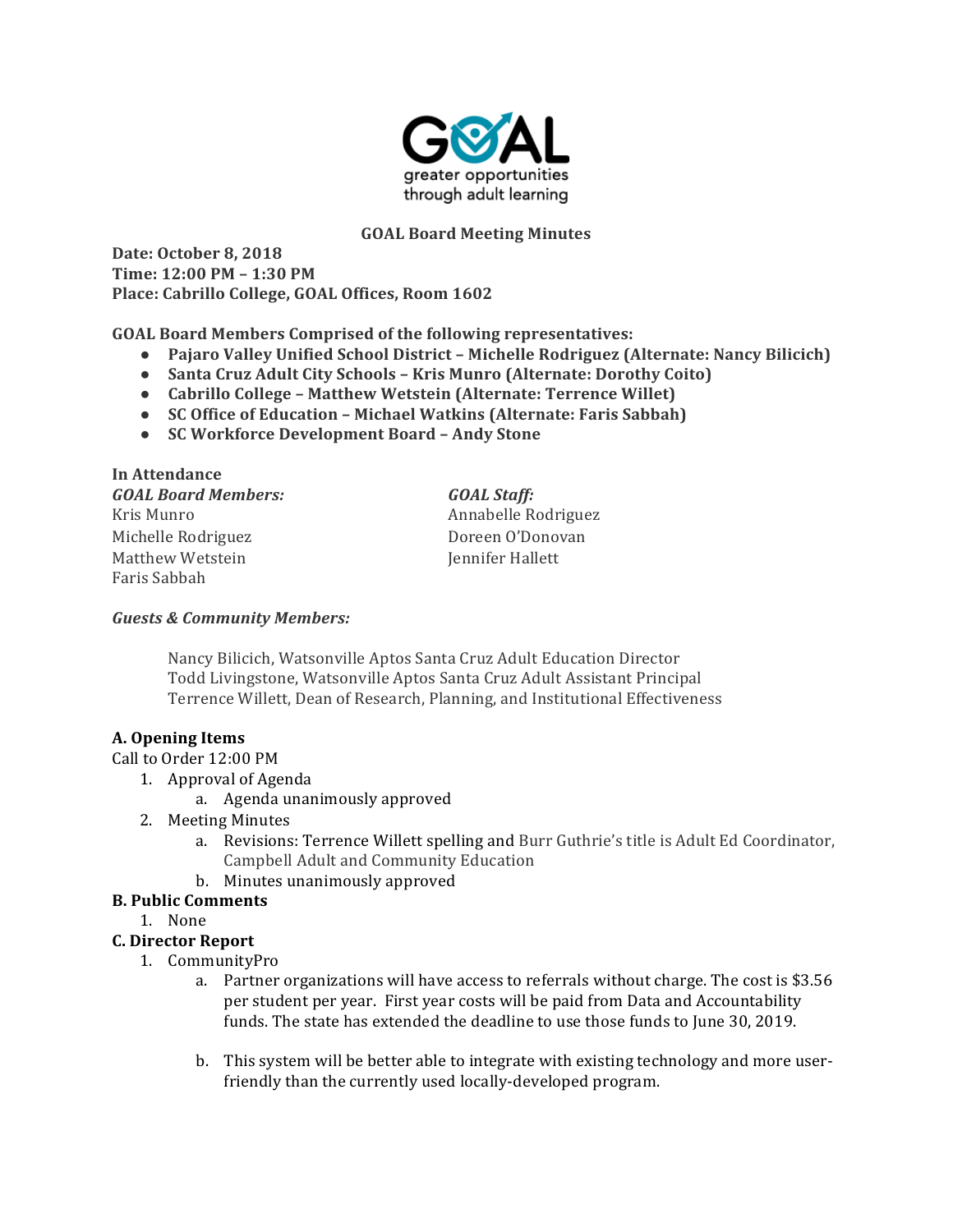- c. Board suggested CommunityPro be contracted by the Consortia and Cabrillo College. Cabrillo College would pay for the yearly fees and would invoice all other associated users based on their use per student.
- d. Each member and the consortium will approve data sharing agreement. System updates nightly with each member's data and allows for student's profile to be available as students move through the system.
- e. The board suggested the ratification of the contract be added to the November's agenda and that each member review the contract.
- 2. I-BEST Implementation and Training
	- a. Training will be Nov. 2, 2018 co-hosted with Hartnell and Cabrillo College. Cost will be shared between both institutions.
	- b. This training is will be focused on instructors and administrators and GOAL will pay stipends for faculty from members who attend.
- 3. 3-Year Plan
	- a. Director reviewed the "Data Tolls for Three Year Planning" presentation. The plan is due June 8, 2019
	- b. The board would like The Computer Science for All grant that creates a Computer Science pathway to Cabrillo to be included in the GOAL plan.
	- c. Board suggested the plan should take into consideration career fields that are declining and careers that are expected to grow, and include industry needs.
	- d. Director will be attending state planning training on October 24<sup>th</sup> and others are welcome to join.
	- e. Director gave a review of the recent Adult Education Board Grant Consortia Conference.
- 4. Member Plans & Budgets
	- a. Member Plans and Budgets must be certified by October 30, 2018.
	- b. Budgets were submitted in improper formatting, awaiting resubmission.
- 5. Staffing
	- a. Transition Specialist interviews were held last week.

# **D. Presentations**

- 1. **Adult Ed Data:** Terrence Willett, Dean of Research, Planning, & Institutional Research for Cabrillo.
	- a. Terrence from the Cabrillo College shared adult education enrollment data.
	- b. Reviewed live data dashboard.
	- c. Interest has increased in non-Credit courses. They are open-enter and open-exit and have fewer requirements. There are ten areas that community colleges may offer noncredit courses in, four areas are Enhanced Non-Credit areas.
		- i. Primary and secondary courses
		- ii. English as a Second language
		- iii. Career Technology Education
		- iv. Adult Basic Education

# **2. Ad Hoc: Data & Metrics**

- a. Committee discussed creating a tool that would measure effectiveness for our programs based on the state requirements.
- b. They would like to see a grid that shows where data resides now and what data will be provided in the future with Community Pro and other sources.